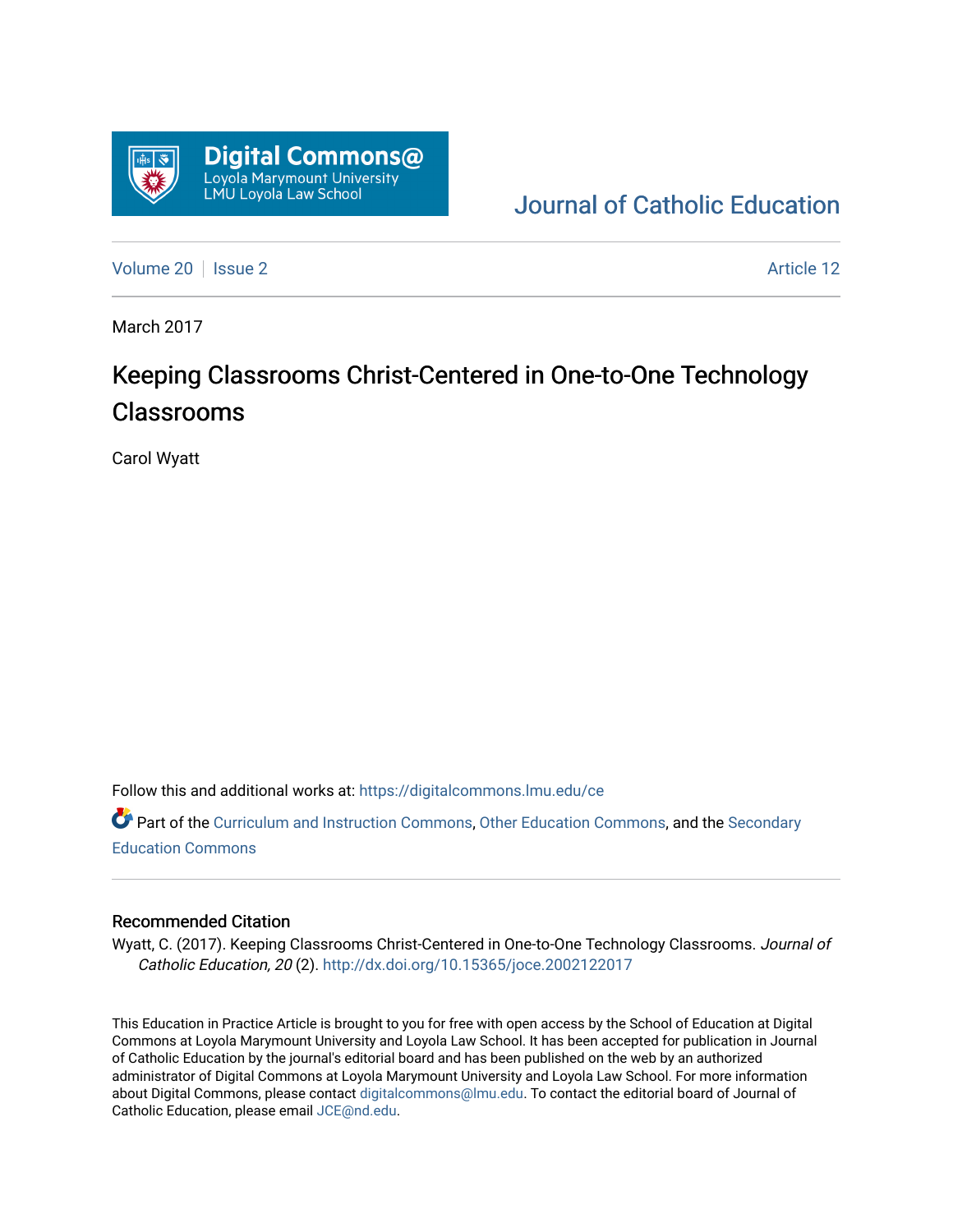# **Keeping Classrooms Christ-Centered in One-to-One Technology Classrooms**

Carol Wyatt Jesuit High School, Portland, Oregon

*This article describes a one-to-one technology initiative in a Catholic high school, highlighting the advantages and challenges encountered in the first year of the program. The article offers recommendations and reflections for other schools intending to implement one-to-one programs, including an emphasis on the intentional use technology for instruction.* 

Keywords: one-to-one technology, instructional technology, secondary education

I had just launched into one of my favorite lectures in Statistics, complete with animated slides demonstrating permutations using the super heroes from the League of Justice, when suddenly a student in the third row burst with animated slides demonstrating permutations using the super heroes from the League of Justice, when suddenly a student in the third row burst into tears and excused herself to the restroom. I set the remaining students on the task of counting the different ways Batman, Superman, and Wonder Woman could sit in the Invisible Jet while I privately checked in with my distraught student. She told me that her best friend had just told her over instant messaging that they were no longer friends. It was at this point that I realized that I was no longer alone with my students while in my classroom—technology keeps them constantly connected to the world around them.

During the 2015-2016 school year, Jesuit High School implemented a oneto-one technology initiative through which each student in the school received an iPad for instructional use. When asked if Jesuit High School is an iPad school, our Principal's reply is, "No, we are a Catholic school in the Ignatian tradition that happens to use the iPad as one of many tools to teach and engage students." While the faculty and administration of the school believe this response to be true, we acknowledge that over the past year, as we have made this transition to a one-to-one environment, having devices in the hands of every student has changed the climate of the school and classroom. This shift in climate has demanded that we continue to focus on the mission of the school, including intentional efforts to keep Christ at the center of all we do in the classroom—even when technology appears to be taking center stage.

*Journal of Catholic Education,* Vol. 20, No. 2, March 2017, 228-232. This article is licensed under a Creative Commons Attribution 3.0 International License. doi: 10.15365/joce.2002122017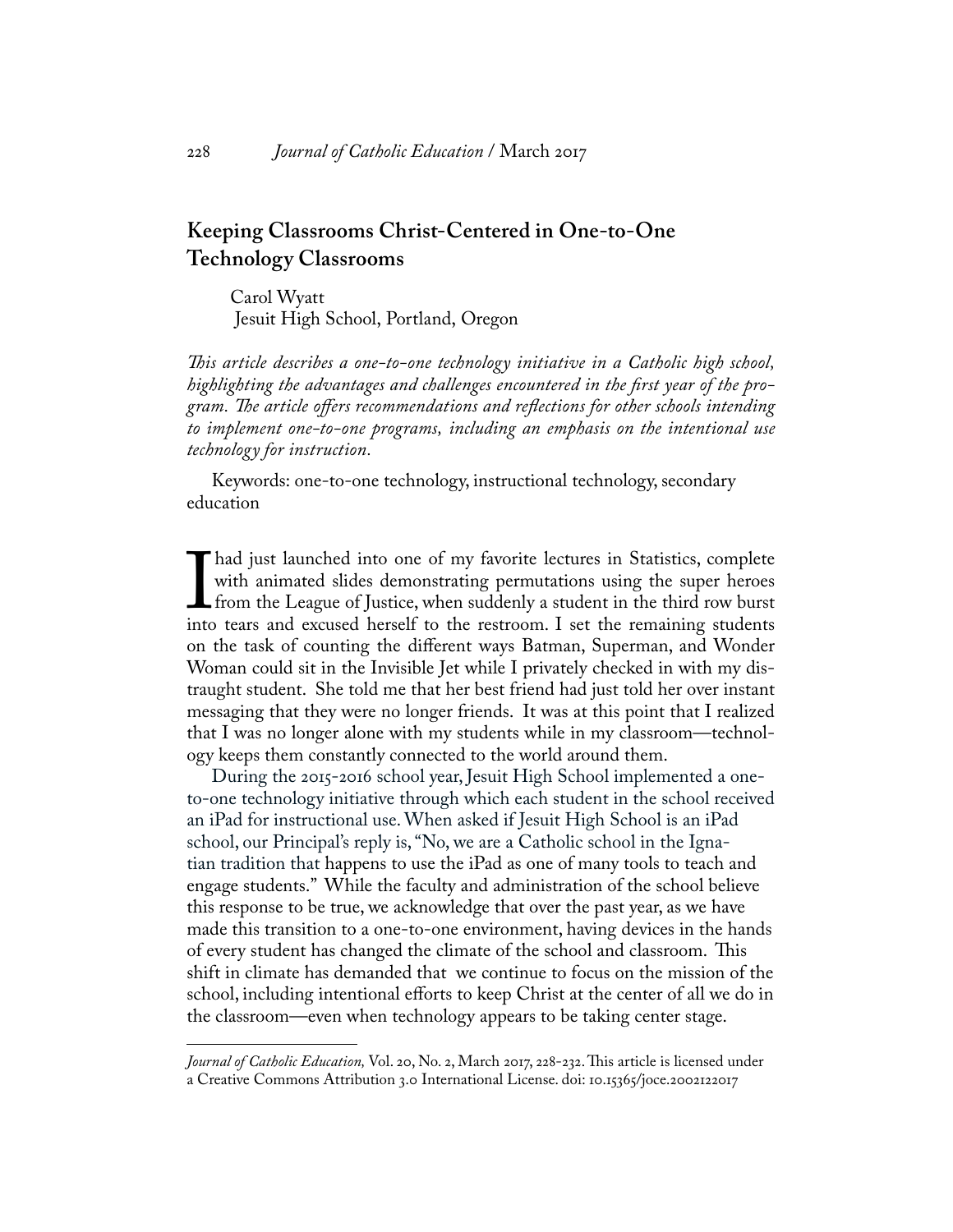## **Understanding the Impact of One-to-One Technology at Jesuit High School**

Several months into Year 1 of our one-to-one program, the school surveyed faculty, parents, and students in order to evaluate the one-to-one program adoption and implementation. It was clear from the survey results that the addition of digital resources had been a mix of multiple blessings for the teachers, yet this new digital platform had also created one major curse. The blessings of one-to-one included:

- Instant access to the Internet
- Access to reliable research sources
- Encouraging alternative points of view to a discussion
- Utilizing different problem-solving methods
- Access to multimedia presentations
- Lighter backpacks due to the increase in digital books.

According to the survey responses, teachers felt that having iPads for all students provided creative tools for project based learning, communication tools for collaboration, and ways to engage students differently.

The curse was distraction. Students playing games, visiting social network sites such as Pinterest, Facebook, and Instagram, surfing the web, sending and reading emails, and instant messaging were identified as practices that left some teachers feeling unprepared and even overwhelmed. Teachers also noted that making meaningful personal connections with students seemed to be taking longer. The general consensus among teachers was that these connections were still occurring, but took more encounters, like getting to know someone at a crowded party. This feedback concerned administrators, as maintaining "cura personalis" (care of the individual) is a foundational Jesuit value of the school. Of paramount importance to teachers and administrators was minimizing the negative effects technology may have on developing student-teacher relationships and finding creative ways to optimize the technology for that purpose.

Results of the parent survey indicated an unanticipated impact of the one-to-one implementation on families. Before the transition, the school staff tasked with implementation knew that the majority of the students had access to technological devices at home; we wrongly assumed that the addition of an iPad would, therefore, not impact their home environment. Survey feedback from parents made it clear that the one-to-one transition had presented a new parenting challenge. In the past, parents felt free to control their child's access to their devices as the device was used primarily for enter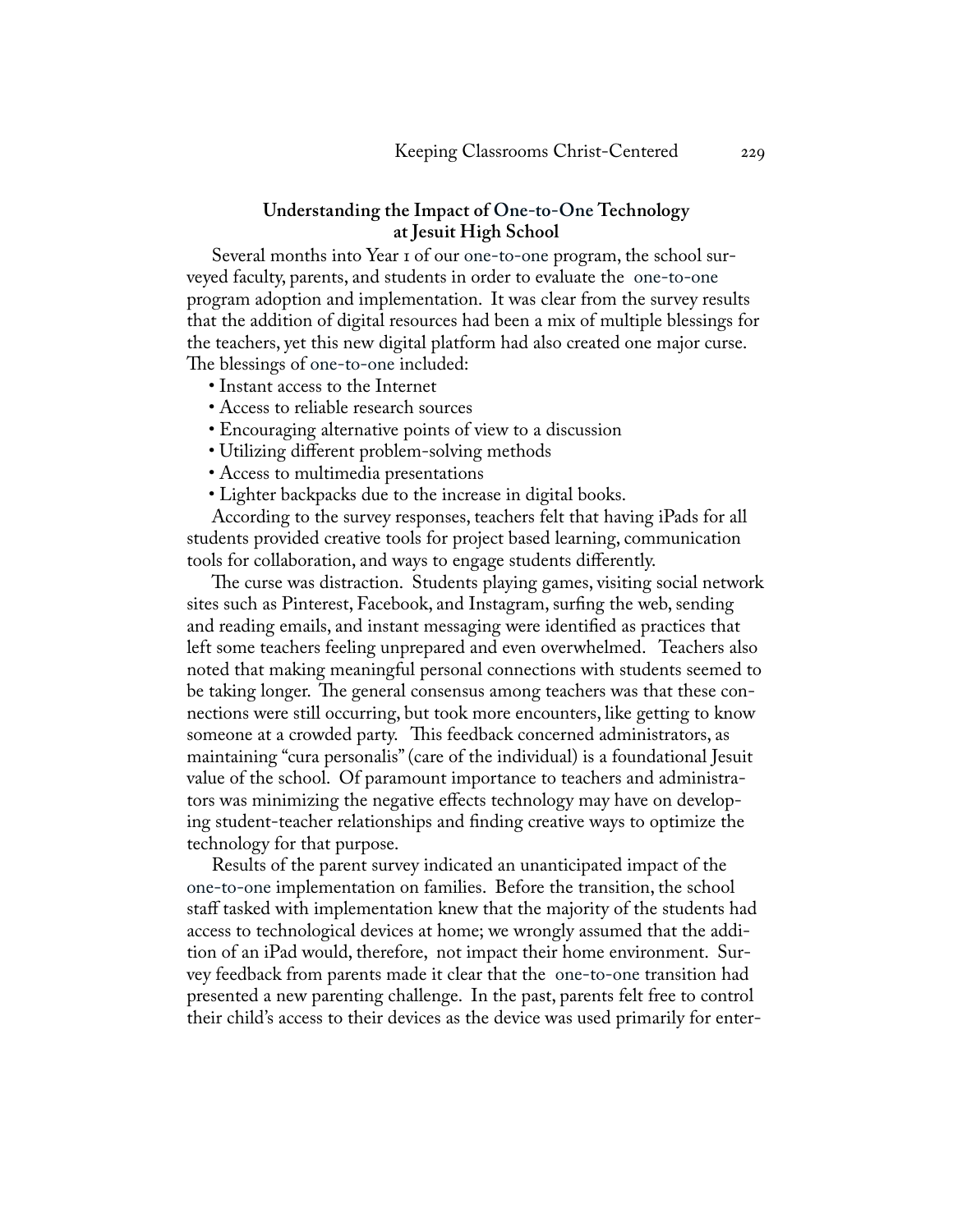tainment. Now with the iPad's capability to be both textbook and Facebook, both word processor and gaming device, parents felt reluctant to deny their child access to resources they needed to be academically successful, even if they felt their child was off-task and wasting time.

 Based on the results of the survey, the school has adjusted policies related to the one-to-one initiative and engaged in an open and honest conversation with students, parents, and faculty. In Year 2, we used mobile device management software to impose tighter restrictions on the  $9<sup>th</sup>$  and  $10<sup>th</sup>$  grade classes. Reviewing the data and the feedback from the student survey indicated that students, especially our male 9th graders, were having difficulty self-regulating their distractions. Our adjusted policy states that  $9<sup>th</sup>$  and  $10<sup>th</sup>$  graders are only allowed to download approved educational apps to their iPads; in 11th and 12th grade, students may download entertainment apps but may not use them on campus. The intention is that a gradual decrease in restrictions will serve students well as they prepare for a non-restrictive college environment.

Another policy change is related to the school's optional Friday Mass. In the past, students who opt to not attend Mass instead attend an assigned quiet study period. In the first year of the one-to-one transition, the school maintained this policy, but turned off the wi-fi for the hour of the study period. However, we felt that having the device during the study period did not allow students the quiet reflection time they once had. In Year 2, we have asked that the study period be free of technology, providing an opportunity for all of our students to have at least one hour a week to reflect without distractions. This policy has been controversial with some students, who feel they are losing an hour of valuable productive time by not having their device available.

#### **Finding a Balance**

Technology is both a product of innovation and an essential tool for innovation. Teachers and students alike need to acknowledge the limits of technology, particularly when it is privileged over using variety of problemsolving strategies. The Internet can be particularly useful in learning a new skill: fixing the latch on a car door, the basics of strumming a ukulele, or how to install tile in a bathroom. However, the Internet is not the only tool available for learning, and can limit inspiration when students rely on it inappropriately, especially in creative endeavors: for example, designing a new car door latch, composing a song on the ukulele, or constructing a mosaic. Limiting students to a single source of knowledge—online or not—would be like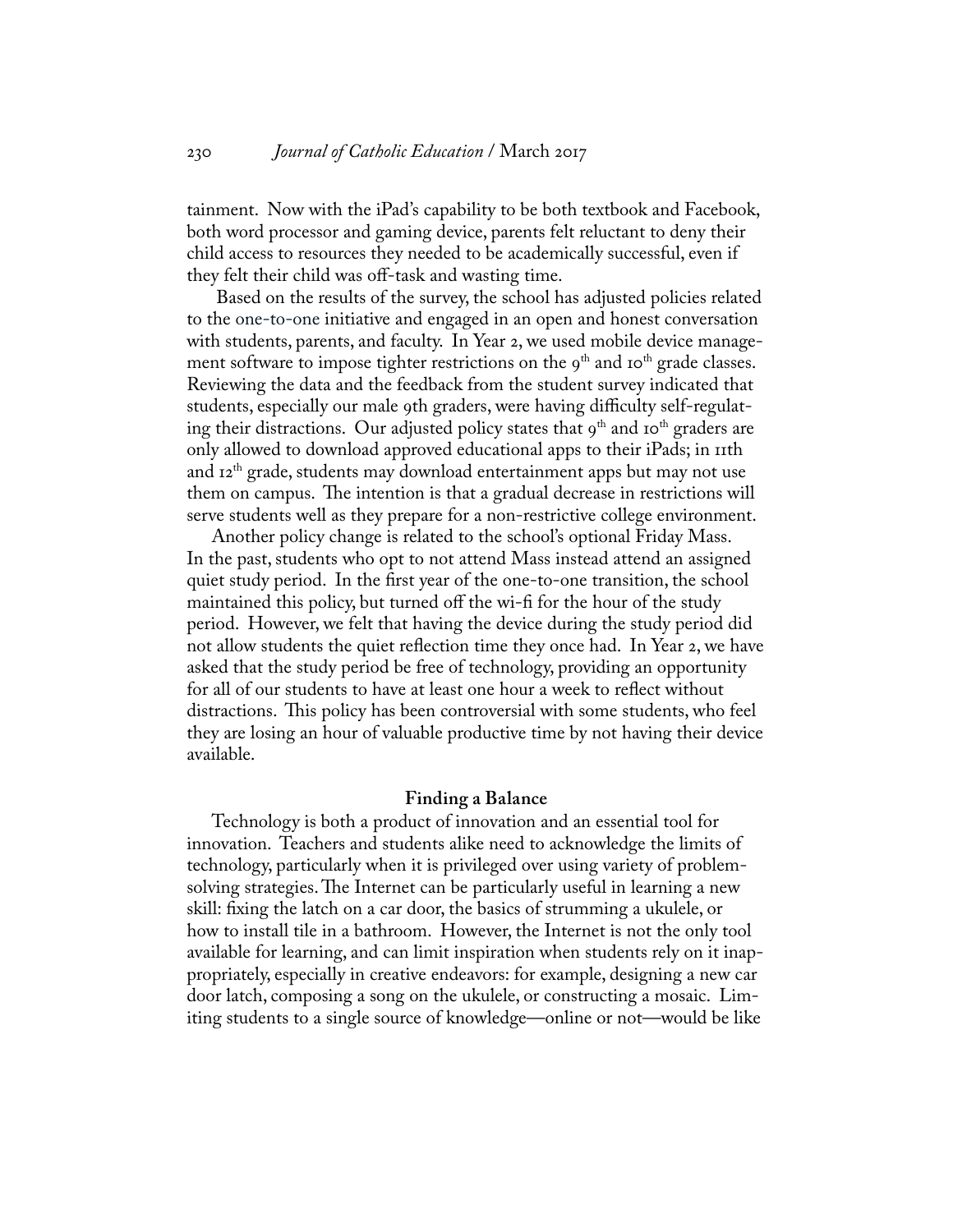limiting a cabinet-maker to building with only a hammer. As educators, it is our responsibility to teach students to use a wide variety of tools for problem solving and idea generation.

As the iPad becomes less novel in classrooms, the conversation among faculty has shifted from managing distractions to leveraging the device for student learning as well as for developing relationships. The truth is the technology will always be a distraction in a traditional lecture based class in which students are expected to sit, listen, and absorb information. Instead of doodling on notes, they have sports team scores to check, Instagram posts to like, and email to read. Developing relationships with students in a large group format has always been challenging, and perhaps more difficult with the physical barrier of a screen between teacher and student. However, if the device is an integral part of the lecture through student-response applications, then the device is an engagement tool rather than a distraction or barrier.

In classes that use a wide variety of delivery methods and group structures, the potential of the technology in the classroom is boundless. At JHS. we have teachers who have gamified portions of their classes with much success; we have others who have implemented project-based learning, flipped their lectures to provide a more discussion-based experience in class, and used augmented reality to bring information to life. In these ways, the technology provides opportunities for more small group and individual interactions with students. These types of interactions build relationships and form trust.

#### **Conclusion: Using One-to-One Technology with Intention**

Key to using one-to-one technology to form our students for the future is using the technology intentionally. Intentionally using the tool *and* intentionally putting the tool away can provide opportunities to innovate, share ideas, build relationships and have the conversations that will ultimately lead to lives of balance. The long-term strategy for forming men and women for others is not that of restriction but education. We aim to develop students' ability to discern when and how to leverage technology to meet their goals. At JHS, we start these conversations during the summer before  $9<sup>th</sup>$  grade when students receive iPad training and continue it in classrooms across the curriculum.

In addition to developing students' capacity for intentional technology use, we provide ongoing professional development for teachers to support them in using technology in their teaching. This professional development